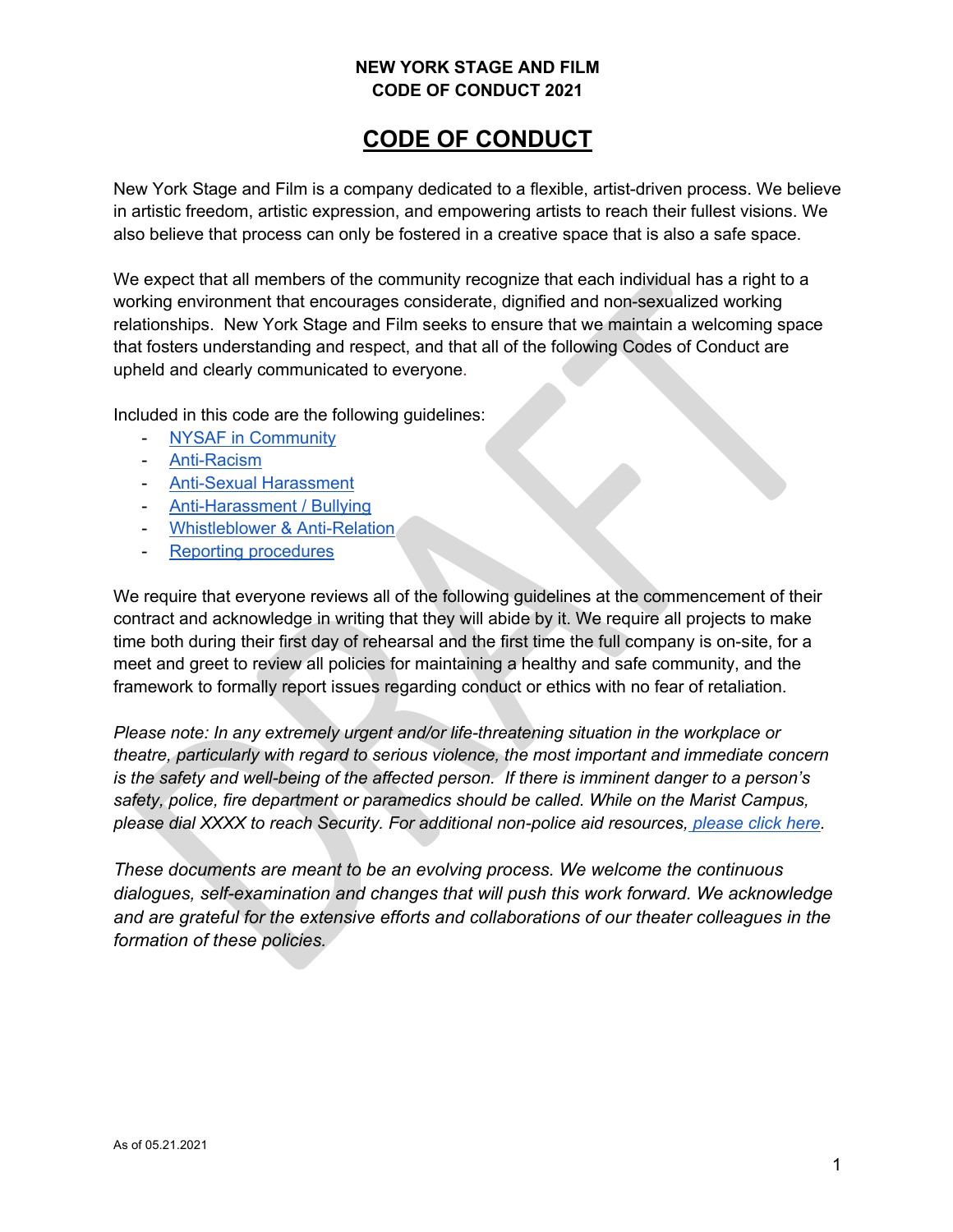## **NYSAF in COMMUNITY: GUIDELINES**

**As each community has specific needs and concerns, the following are meant to provide an adaptable framework for healthy engagement while working together. Individuals are invited to provide feedback, add or alter, as further uplifts the goals of the community.** 

**Platinum Rule** - Treat others the way they want to be treated. And, where you don't know what that is, listen in to find out or, simply, ask.

**Respect for Each Individual** - Recognize that every individual represents intersections of cultural identities and attitudes, traditions, and rights deserving of respect and protection. Acknowledge that there are a multiplicity of values and practices, and more than one way to think, communicate, engage, and problem-solve.

**Be Curious, Open, and Respectful** - Both with yourself and with others, it's important to cultivate this kind of suppleness / softness / gentleness.

**Speak from Yourself** - Speak from your truth. Speak from a place of "I". Seek permission if you would like to share a story that is not yours.

**We can't be articulate all the time** - Give yourself and each other the benefit of the doubt, please don't be afraid to make mistakes nor to ask questions. Others may be feeling what you are or asking similar questions. You might be holding the key that unlocks something vital.

**Take responsibility for our conversations** - When unsure, request permission to ask or discuss a particular topic and respect an individual's right to say no.

**Flag it** - Be conscious of intent and impact - No matter your intention you are also responsible for your impact. If someone says something hurtful, anyone can bring attention to it in the moment by saying "I need to flag that." When someone says something that comes out wrong or hurts someone else – they should pause, acknowledge the impact of their words, invite the person who "flagged" to explain, and then try again. NYSAF also has additional policies and resources to prevent, report, and address specific instances of harmful behavior. Please refer to policies (click here) and reporting procedures (click here).

**Take care** - Our community extends beyond the boundaries of the rehearsal room. Your overall well-being contributes to the general health of the community. As we work together, we will be mindful of supporting each other, advocating for healthy practice and give voice to needs as they arise so everyone can remain engaged with the company.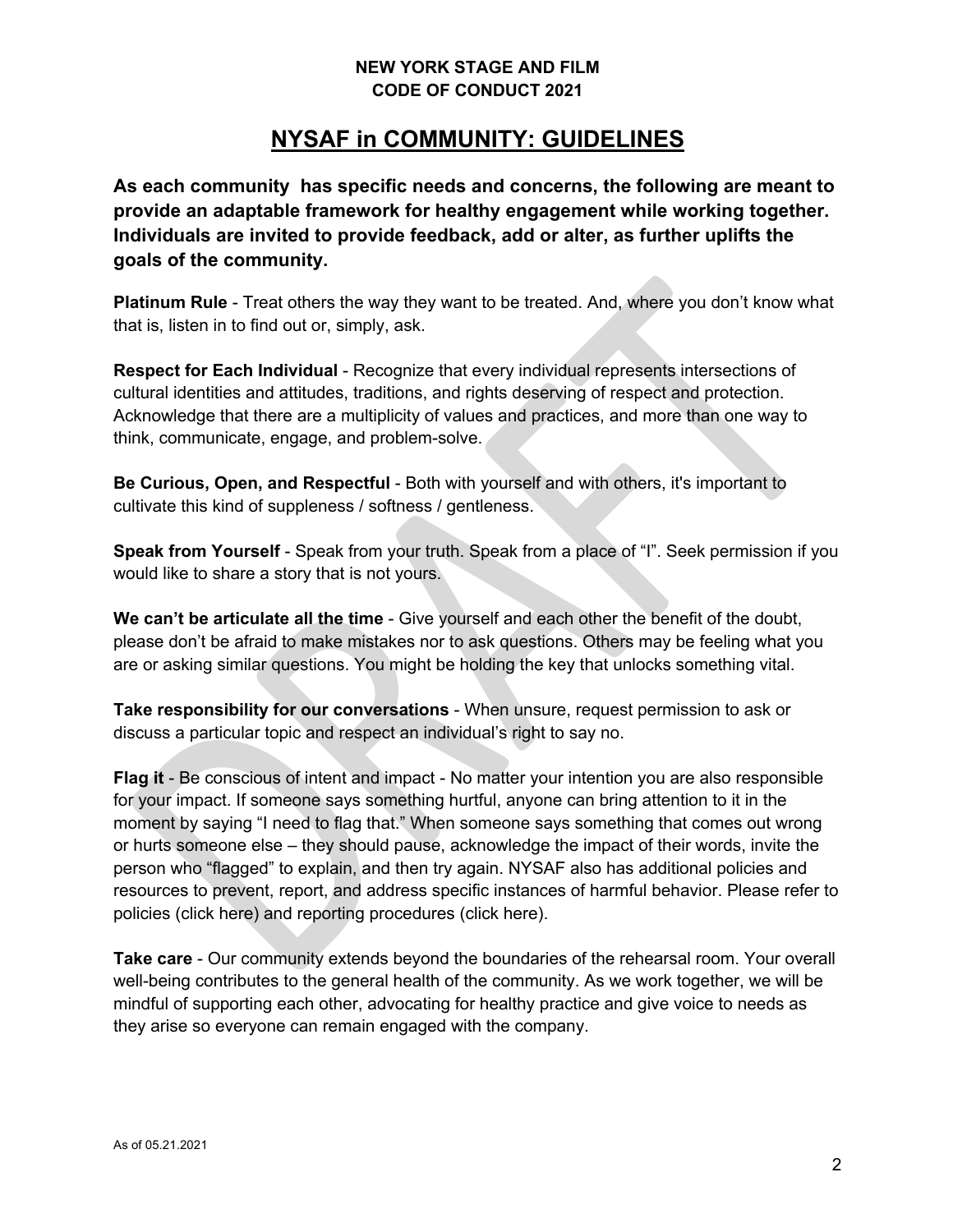# **ANTI-RACISM PRINCIPLES & POLICY**

#### **COMMITMENT TO ANTI-RACISM**

NYSAF is committed to dismantling harmful, racist systems to authentically realize our founding principles of process and community. We are committed to anti-racism practices that actively promote equity, inclusion and justice for each person in our community, regardless of gender, race, ethnicity, national origin, age, sexual orientation or identity, education or ableness. NYSAF recognizes that the experiences of Black, Indigenous, Latinx, Asian, Middle Eastern, North African and all People of Color (BIPOC) require additional attention and effort in order to right historic and contemporary wrongs.

#### **SCOPE OF STATEMENT**

This policy applies to all executive leadership, board of directors, management, employees, casts, crew, contractors, individuals seeking to work at NYSAF, service providers, partner organizations and any individual on NYSAF property or in NYSAF spaces, or acting on behalf of or representing NYSAF.

#### **ANTI-RACISM POLICY STATEMENT**

NYSAF respects the traditions and histories of all individuals and communities, and supports their cultural practices and the specificity of their experiences. NYSAF supports the rights of its employees and community members to work in and enjoy creative spaces that are free from racism, bias, discrimination, and harassment. Therefore,

**NYSAF will not tolerate direct or indirect, blatant or inferred, intentional or unintentional acts of racism including racial discrimination, bias, antagonism, harassment, unauthorized investigating, or ill-intended, racially-motivated inequity of any sort, under any circumstance.** 

NYSAF will continually develop and implement strategies that confront, challenge, and dismantle systemic racism within our own practices and spheres of influence.

NYSAF will provide annual anti-racism, unconscious bias, and intervention training for our fulltime staff, seasonal employees, and Board of Directors, and accessible resources for artists in residence.

NYSAF welcomes the continuous dialogues, self-examination and changes that will push this work forward. We believe in accountability and will be transparent about our evolving practices here.

While racism can be conscious or unconscious, intentional or unintentional, NYSAF is fully committed to purposefully identifying and confronting institutional and interpersonal incidences of racism. NYSAF casts, employees, vendors, contractors and representatives are strongly encouraged to report any real or alleged instances of observed and/or encountered racism.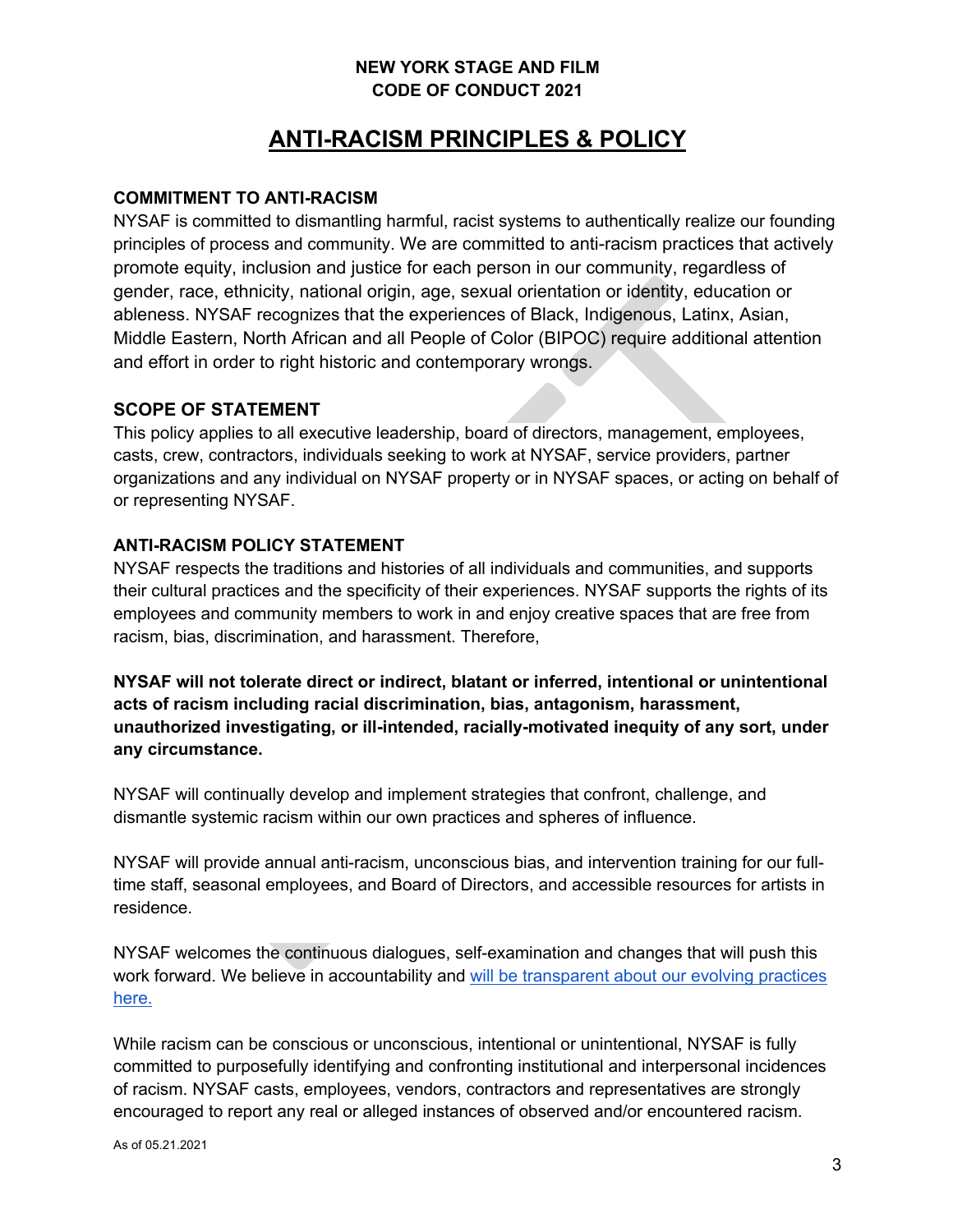Perpetrators of racism, including racial discrimination, harassment, bias, antagonism, villification, unauthorized tracking or investigating, and violators of NYSAF's Anti-Racism policy will be subject to sanctioned consequences up to and including termination.

In accordance with its **Whistleblower and Anti-Retaliation Policy**, NYSAF will not tolerate retaliation against any employee for making a complaint of harassment or for cooperating in an investigation. **Reporting Procedures may be found here.**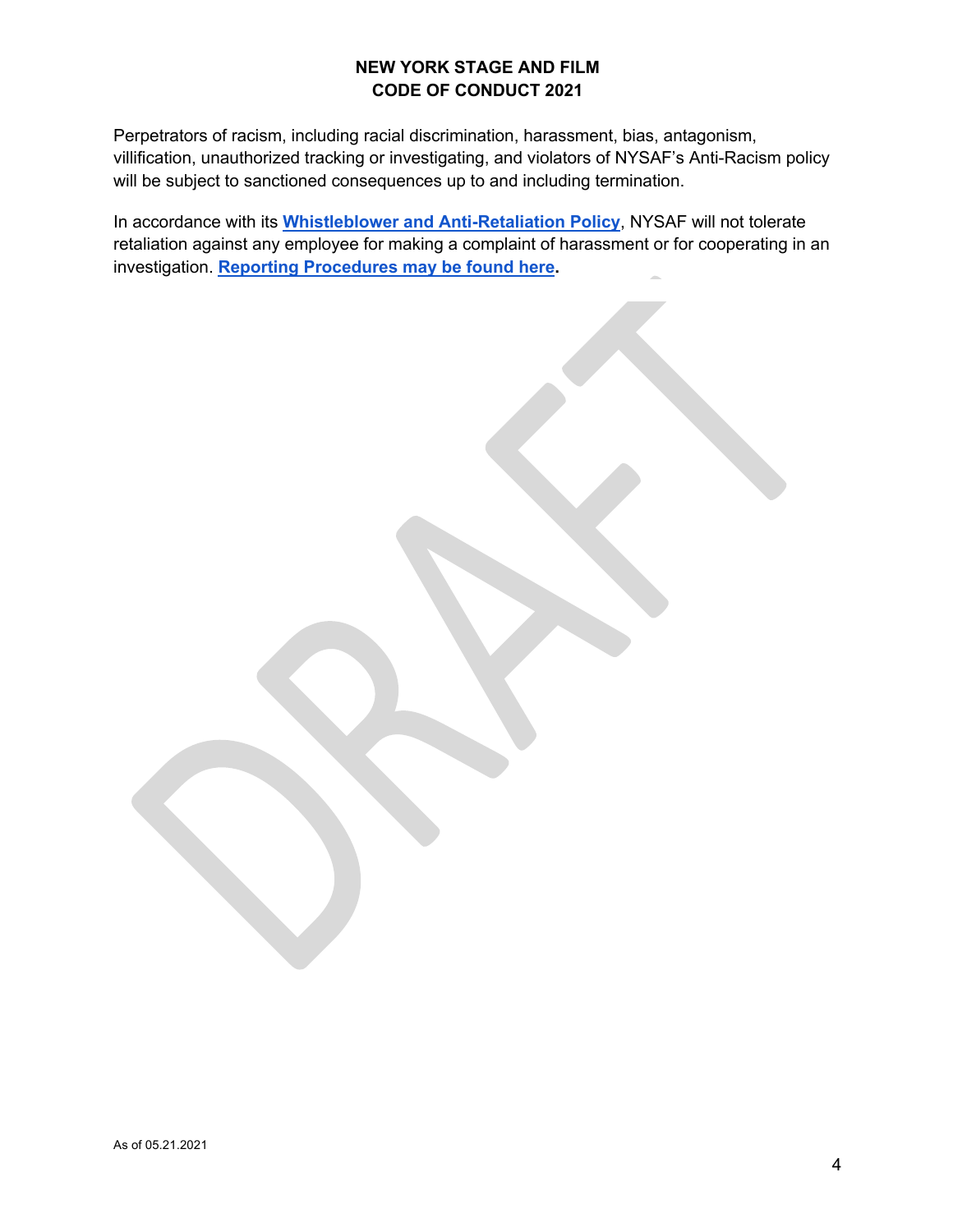# **ANTI-SEXUAL HARASSMENT PRINCIPLES & POLICY**

#### **COMMITMENT TO A SAFE WORKPLACE**

Sexual harassment of any community member in any form is unacceptable conduct, which will not be tolerated. Sexual harassment includes unwelcome sexual advances, requests for sexual favors, and other verbal, visual or physical conduct of a sexual nature.

#### **SCOPE OF STATEMENT**

This policy applies to all executive leadership, board of directors, management, employees, casts, crew, contractors, individuals seeking to work at NYSAF, service providers, partner organizations and any individual on NYSAF property or in NYSAF spaces, or acting on behalf of or representing NYSAF.

#### **SEXUAL HARASSMENT POLICY**

No supervisor or other employee shall threaten or insinuate, either explicitly or implicitly, that another employee's or applicant's refusal to submit to sexual advances will adversely affect that person's employment, work status evaluation, wages, advancement, assigned duties, shifts, or any other condition of employment or career development. Similarly, no employee shall promise, imply or grant any preferential treatment in connection with another employee or applicant engaging in sexual conduct. Sexual harassment can also include unwelcome sexual flirtations, advances or propositions, verbal abuse of a sexual nature, subtle pressure or requests for sexual activities, unnecessary touching of an individual, graphic verbal commentaries about an individual's body, sexually degrading words used to describe an individual; a display in the workplace of sexually suggestive objects or pictures, sexually explicit or offensive jokes, or physical assault.

Any employee who feels that they are a victim of sexual harassment by any supervisor, management official, or other employee, customer, client, vendor or any other person in connection with employment at NYSAF is strongly encouraged to **follow the reporting procedures below**. Any questions about this policy or potential sexual harassment should also be brought to the attention of NYSAF in the same manner. NYSAF will promptly investigate all allegations of sexual harassment in as confidential a manner as possible, i and take appropriate corrective action if warranted.

Any employee who is determined, after an investigation, to have engaged in sexual harassment in violation of this policy will be subject to appropriate disciplinary action, up to and including termination of employment.

In accordance with its **Whistleblower and Anti-Retaliation Policy**, NYSAF will not tolerate retaliation against any employee for making a complaint of harassment or for cooperating in an investigation. **Reporting Procedures may be found here.**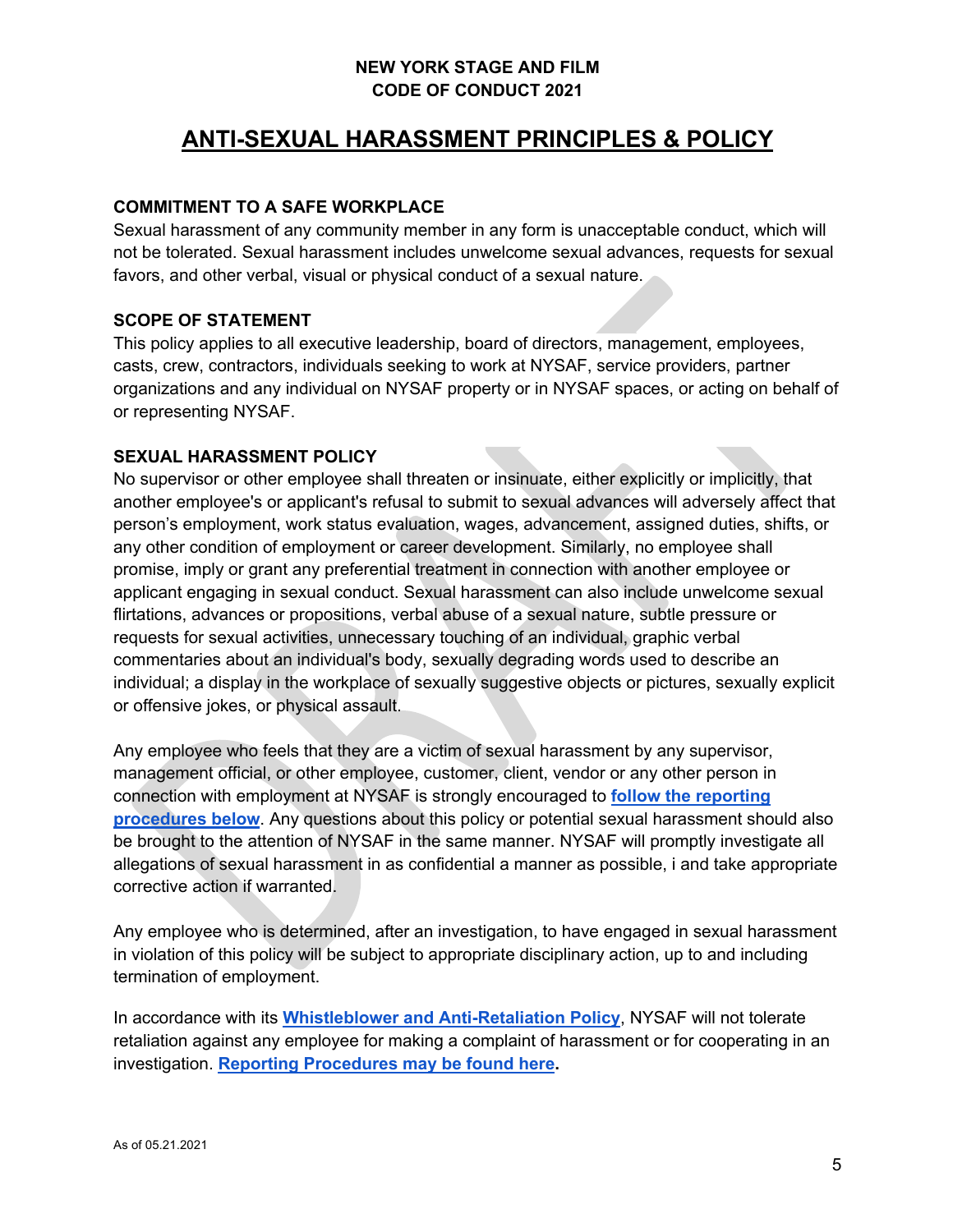# **ANTI-HARASSMENT / BULLYING PRINCIPLES & POLICY**

#### **COMMITMENT TO A SAFE WORKPLACE**

NYSAF is committed to a work environment in which all individuals are treated with respect and dignity. Each individual has the right to work in a professional atmosphere that prohibits unlawful discriminatory practices including harassment and retaliation.

### **SCOPE OF STATEMENT**

This policy applies to all executive leadership, board of directors, management, employees, casts, crew, contractors, individuals seeking to work at NYSAF, service providers, partner organizations and any individual on NYSAF property or in NYSAF spaces, or acting on behalf of or representing NYSAF.

#### **HARASSMENT / BULLYING POLICY**

Harassment on the basis of any characteristic or quality is strictly prohibited. Under this policy, harassment is verbal, written or physical conduct that denigrates or shows hostility or aversion toward an individual because of his or her race, color, religion, sex, sexual orientation, gender identity or expression, national origin, age, disability, marital status, citizenship, genetic information, or any other characteristic protected by law, or that of his/her/their relatives, friends or associates, and that: a) has the purpose or effect of creating an intimidating, hostile or offensive work environment, b) has the purpose or effect of unreasonably interfering with an individual's work performance, or c) otherwise adversely affects an individual's employment opportunities.

Harassing conduct includes epithets, slurs or negative stereotyping; threatening, intimidating or hostile acts; denigrating jokes; and written or graphic material that denigrates or shows hostility or aversion toward an individual or group that is placed on walls or elsewhere on the employer's premises or circulated in the workplace, on company time or using company equipment by email, phone (including voice messages), text messages, social networking sites or other means.

NYSAF defines bullying as repeated, health-harming mistreatment of one or more people by one or more perpetrators. It is abusive conduct that includes:

- Threatening, humiliating or intimidating behaviors.
- Work interference/sabotage that prevents work from getting done.
- Verbal abuse.

NYSAF considers the following types of behavior examples of bullying:

- Verbal bullying. Slandering, ridiculing or maligning a person or his or her family; persistent name-calling that is hurtful, insulting or humiliating; using a person as the butt of jokes; abusive and offensive remarks.
- Physical bullying. Pushing, shoving, kicking, poking, tripping, assault or threat of physical assault, damage to a person's work area or property.
- Gesture bullying. Nonverbal gestures that can convey threatening messages.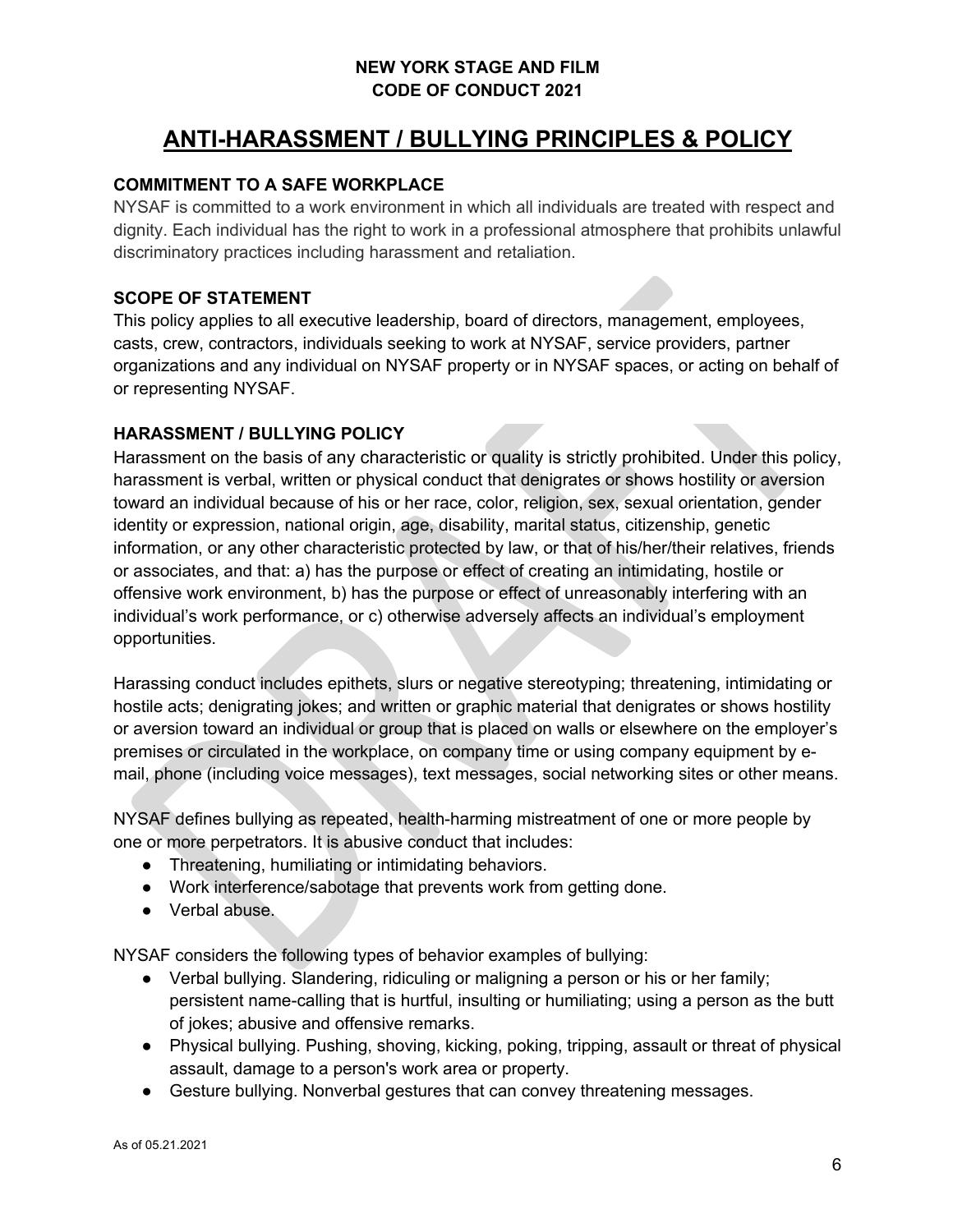● Exclusion. Socially or physically excluding or disregarding a person in work-related activities.

In addition, the following examples may constitute or contribute to evidence of bullying in the workplace:

- Persistent singling out of one person.
- Shouting or raising one's voice at an individual in public or in private.
- Using obscene or intimidating gestures.
- Not allowing the person to speak or express him/her/themself (i.e., ignoring or interrupting).
- Personal insults and use of offensive nicknames.
- Public humiliation in any form.
- Constant criticism on matters unrelated or minimally related to the person's job performance or description.
- Public reprimands.
- Repeatedly accusing someone of errors that cannot be documented.
- Deliberately interfering with mail and other communications.
- Spreading rumors and gossip regarding individuals.
- Encouraging others to disregard a supervisor's instructions.
- Manipulating the ability of someone to do his or her work (e.g., overloading, underloading, withholding information, setting deadlines that cannot be met, giving deliberately ambiguous instructions).
- Assigning menial tasks not in keeping with the normal responsibilities of the job.
- Taking credit for another person's ideas.
- Refusing reasonable requests for leave in the absence of work-related reasons not to grant leave.
- Deliberately excluding an individual or isolating him or her from work-related activities, such as meetings.
- Unwanted physical contact, physical abuse or threats of abuse to an individual or an individual's property (defacing or marking up property).

Any employee who feels that he/she/they are a victim of harassment or bullying by any supervisor, management official, or other employee, customer, client, vendor or any other person in connection with employment at NYSAF should bring the matter to immediate attention. Any questions about this policy or potential harassment/bullying should also be brought to the attention of the same persons. NYSAF will promptly investigate all allegations of harassment/bullying in as confidential a manner as possible and take appropriate corrective action if warranted.

Any employee who is determined, after an investigation, to have engaged in harassment/bullying in violation of this policy will be subject to appropriate disciplinary action, up to and including termination of employment.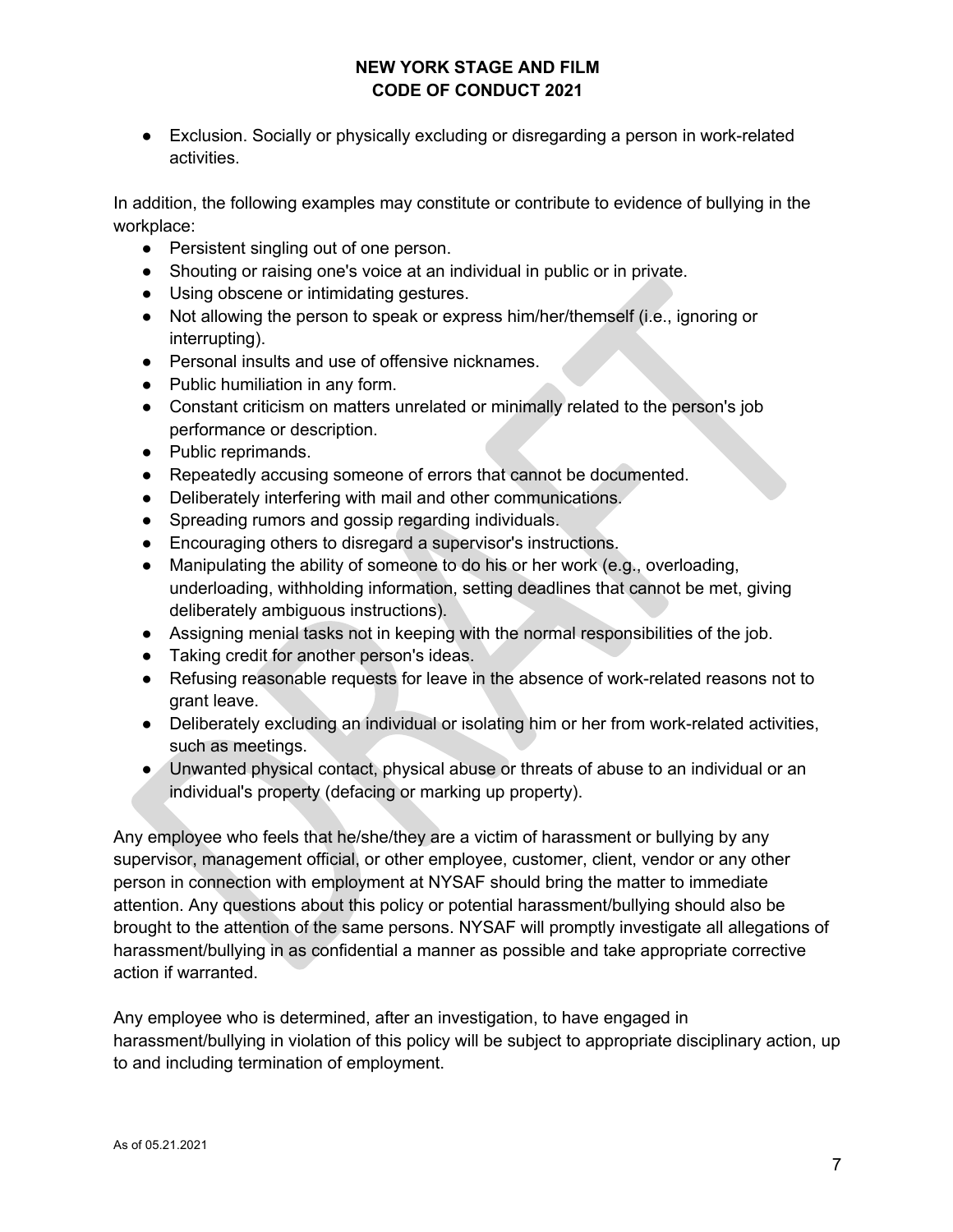In accordance with its **Whistleblower and Anti-Retaliation Policy**, NYSAF will not tolerate retaliation against any employee for making a complaint of harassment or for cooperating in an investigation. **Reporting Procedures may be found here.**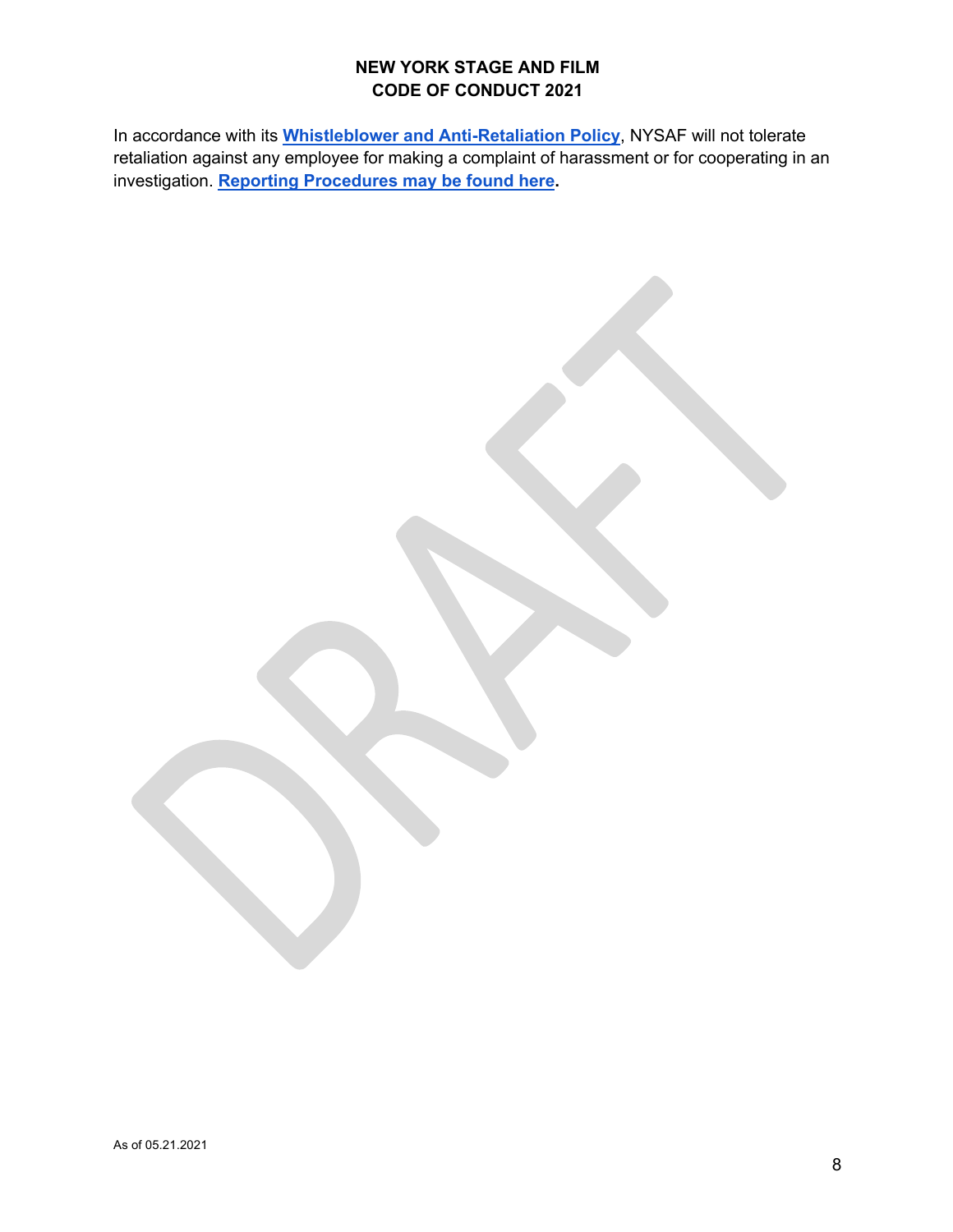# **WHISTLEBLOWER & ANTI-RETALIATION POLICY**

#### **PURPOSE OF POLICY**

NYSAF is committed to maintaining a work environment where employees are free to voice good faith concerns regarding NYSAF's business practices, including without limitation reporting suspected violations of NYSAF's workplace policies or reporting fraudulent activities, accounting or auditing irregularities, or other improprieties in NYSAF'S fiscal management. This policy enables employees to raise concerns internally prior to seeking resolution outside the organization.

#### **SCOPE OF STATEMENT**

This policy applies to all executive leadership, board of directors, management, employees, casts, crew, contractors, individuals seeking to work at NYSAF, service providers, partner organizations and any individual on NYSAF property or in NYSAF spaces, or acting on behalf of or representing NYSAF.

#### **WHISTLEBLOWER POLICY**

Therefore, if any employee reasonably believes that some policy, practice, or activity of NYSAF is in violation of law, a written complaint may be filed by that employee with the Executive Director and/or Artistic Director.

It is the intent of NYSAF to adhere to all laws and regulations that apply to the organization, and the underlying purpose of this Policy is to support the organization's goal of legal compliance. The support of all employees is necessary to achieving compliance with various laws and regulations. An employee is protected from retaliation only if the employee brings the alleged unlawful activity, policy, or practice to the attention of NYSAF as outlined below, and provides NYSAF with a reasonable opportunity to investigate and correct the alleged unlawful activity. The protection described below is only available to employees that comply with this requirement.

### **ANTI-RETALIATION POLICY**

NYSAF will not retaliate against an employee who, in good faith, has made a protest or raised a complaint against some practice of NYSAF, or of another individual or entity with whom NYSAF had a business relationship, on the basis of a reasonable belief that the practice is in violation of law or a clear mandate of public policy or NYSAF's policies.

NYSAF will not retaliate against an employee who discloses or threatens to disclose to a supervisor or a public body any activity, policy, or practice of NYSAF that the employee reasonably believes is in violation of a law, or a rule, or regulation mandated pursuant to law or is in violation of a clear mandate or public policy concerning health, safety, welfare, or protection of the environment.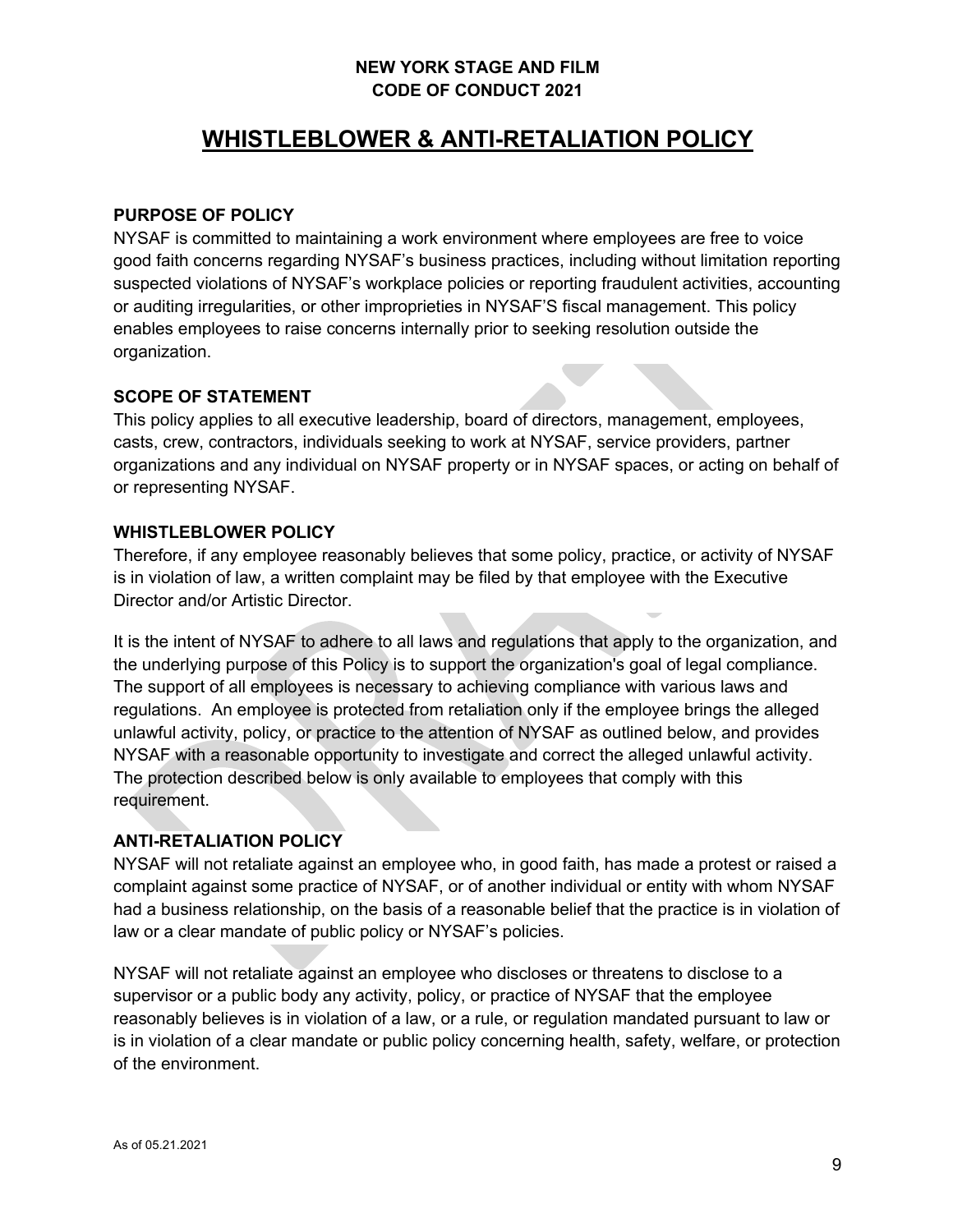# **REPORTING PROCEDURE**

Thank you for taking the time to report an incident of potential bias, discrimination, sexual harassment, other harassment/bullying, or another violation of NYSAF's policies. These reports are an important way to ensure NYSAF's workplace lives up to its goals, values, and Codes of Conduct. We take these reports seriously and we make every effort to act on them promptly.

*Reporting procedures are being finalized and will be shared prior to arrivals.*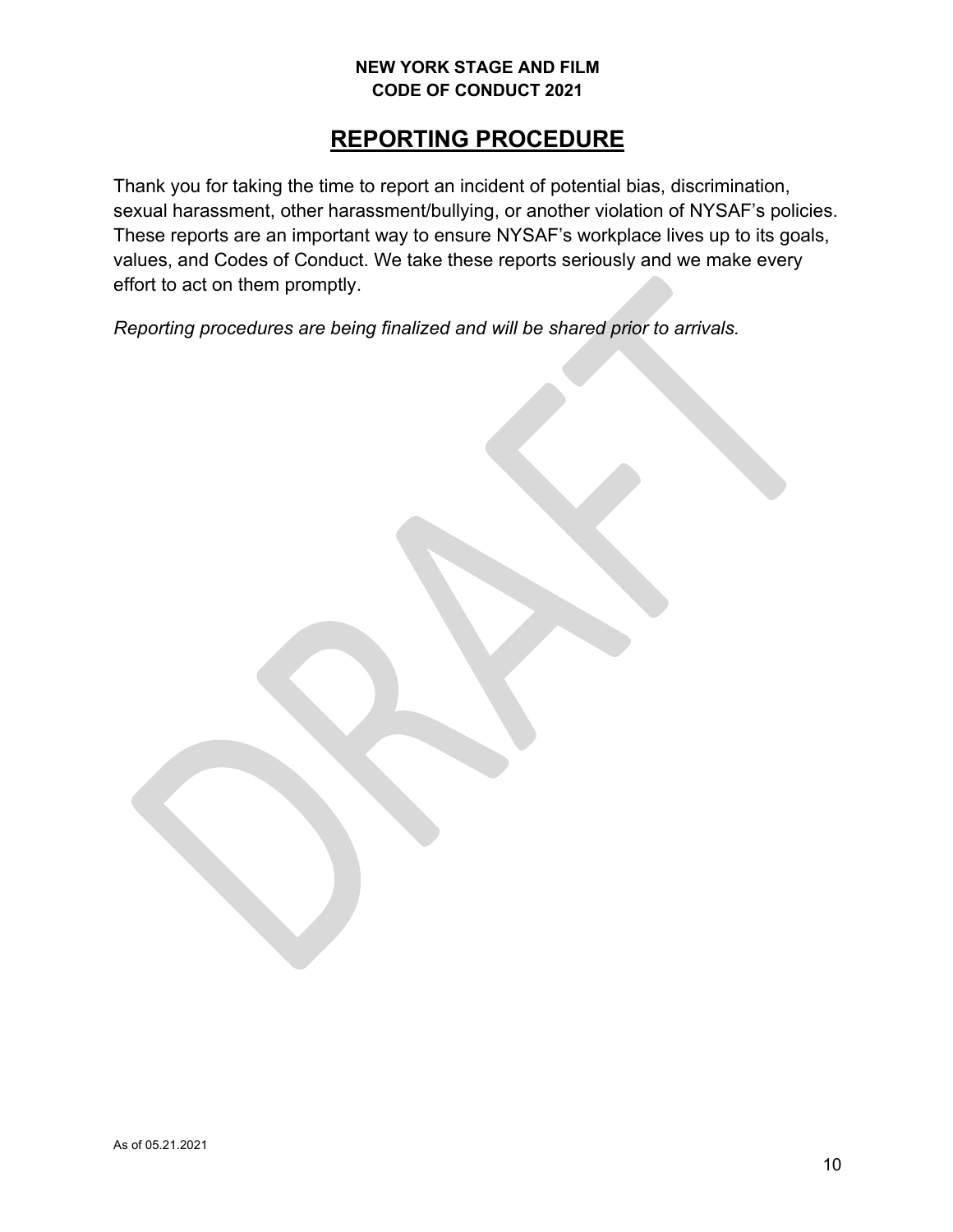# **NON-POLICE AID**

*The following resources were compiled by ENJAN (End the New Jim Crow Action Network) which is dedicated to working in the Hudson Valley to fight the racist criminal justice system. This is a group of Hudson Valley residents working locally to end the era of mass incarceration in this country.*

*https://endthenewjimcrow.blogspot.com/p/non-police-aid.html*